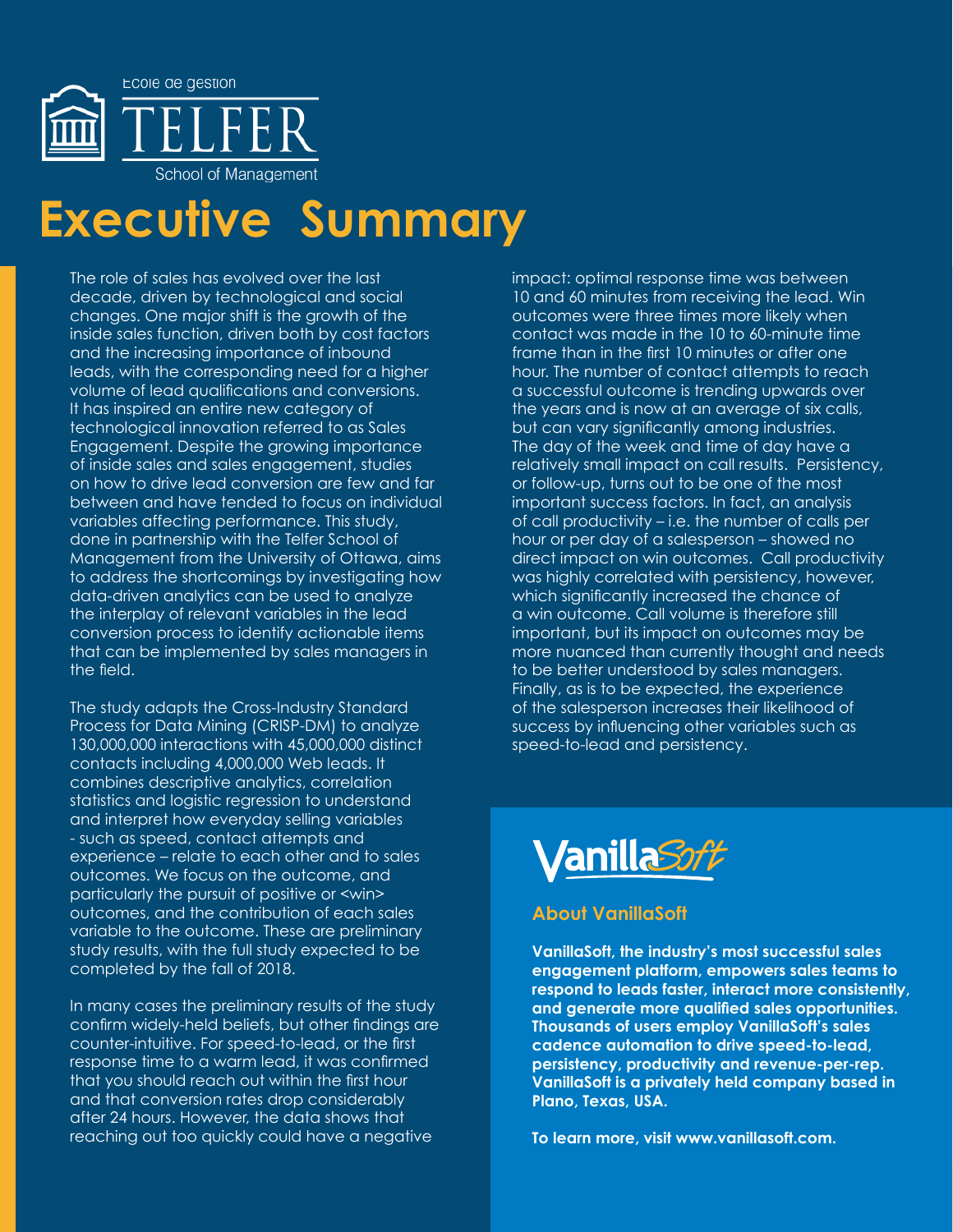# **INTRODUCTION**

A fundamental shift in the sales function involves the growing use of Inside salespeople (Järvinen & Taiminen, 2016; Rutherford, Marshall, & Park, 2014), to take advantage of modern technologies that reduce the need for traditional face-to-face interactions (Rutherford et al., 2014). Inside sales is growing both in importance and in size (Rutherford et al., 2014) with companies hiring inside salespeople at a much higher rate than outside salespeople. However, little is known about the types of activities that drive the success of inside salespeople (Ohiomah, Benyoucef, & Andreev, 2016; Rutherford et al., 2014).

Following-up on leads until qualification or conversion to sales is an essential part of the inside sales process (Pullins, Timonen, Kaski, & Holopainen, 2017; Zoltners, Sinha, & Lorimer, 2013), yet, effective lead follow-up still remains a serious issue for practitioners (Järvinen & Taiminen, 2016; Ohiomah et al., 2016; Sabnis, Chatterjee, Grewal, & Lilien, 2013; Smith, Gopalakrishna, & Chatterjee, 2006). On average, only 1-5% of all prospects will convert to sales. This is because existing approaches to lead management often rely on subjective intuition, expert suggestions and gut feeling. This reduces the chances of qualifying and converting leads to sales, and eventually hurts company revenue (Smith et al., 2006).

Existing studies on lead conversion have either suggested models to; 1) improve the performance, skills, and behavior of a salesperson during sales interaction (e.g., Sabnis et al., 2013; Smith et al., 2006), 2) profile prospects based on predefined features (e.g., Monat, 2011), and use historical data about existing customers to classify prospects based on their quality and readiness to purchase (e.g., D'Haen, Van den Poel, & Thorleuchter, 2013), or 3) improve workflow strategy (time of call, call frequency, time to lead) by which salespeople execute their routine sales tasks (Keipper & Tai, 2009). While the first two have received considerable attention from the academic literature, the latter has drawn the attention of industry practitioners.

Our review of the literature found three major problems with existing lead conversion models. First, to the best of our knowledge, no study has integrated these three aspects together to offer a wide-ranging lead conversion model. This offers a unique opportunity. We believe that prioritizing which lead to pursue, who should pursue the lead and how or when to engage with this lead is a three-way relationship with little to no trade-off among all sides. This represents a gap yet

to be filled in the literature. Second, we are not aware of any academic research that has investigated lead conversion by looking at key variables of the lead engagement task itself. Although factors such as time of call and contact attempts to lead are consistent and applicable to the majority of inside sales businesses, there is a dearth of academic research offering insights on the factors that may help improve lead conversion outcomes. Third, the majority of these studies do not usually rely on gathering and implementing data-driven insights (e.g., Monat, 2011). Data-driven analytics can provide insights on sales lead conversion activities, but to date, data driven approaches to inside sales are understudied. Our study aims to address these shortcomings by investigating how data-driven analytics can be used to improve lead conversion outcomes using call history logs collected from hundreds of inside sales companies representing different industries over a long time period.

### **RESEARCH OBJECTIVE**

The overall objective of this research is to develop a data-driven lead conversion model that incorporates key variables of an inside selling situation. Specifically, we seek to answer the following questions:

- What are the most consistent and relevant variables from different industries that are significant for a lead conversion model?
- What are the relationships and patterns between these variables and how do they impact lead conversion outcomes?

In this report, we provide preliminary analysis and insights on some initially identified variables and how they impact lead conversion outcomes. We anticipate that the final model will include more variables.

## **RESEARCH APPROACH**

The design of this study adapts the Cross-Industry Standard Process for Data Mining (CRISP-DM) framework Chapman et al., (2000). First, we defined, collected and prepared the required data for our investigation. Then, we applied descriptive analytics by calculating central tendency measures of initially identified selling variables and plotted distributions to understand similarity and relationships between these variables. Additionally, we used correlation statistics and logistic regression to better understand and interpret how everyday selling variables (e.g., salespeople experience, contact attempts etc.) relate with each other and with sales outcomes, as well as their level of significance.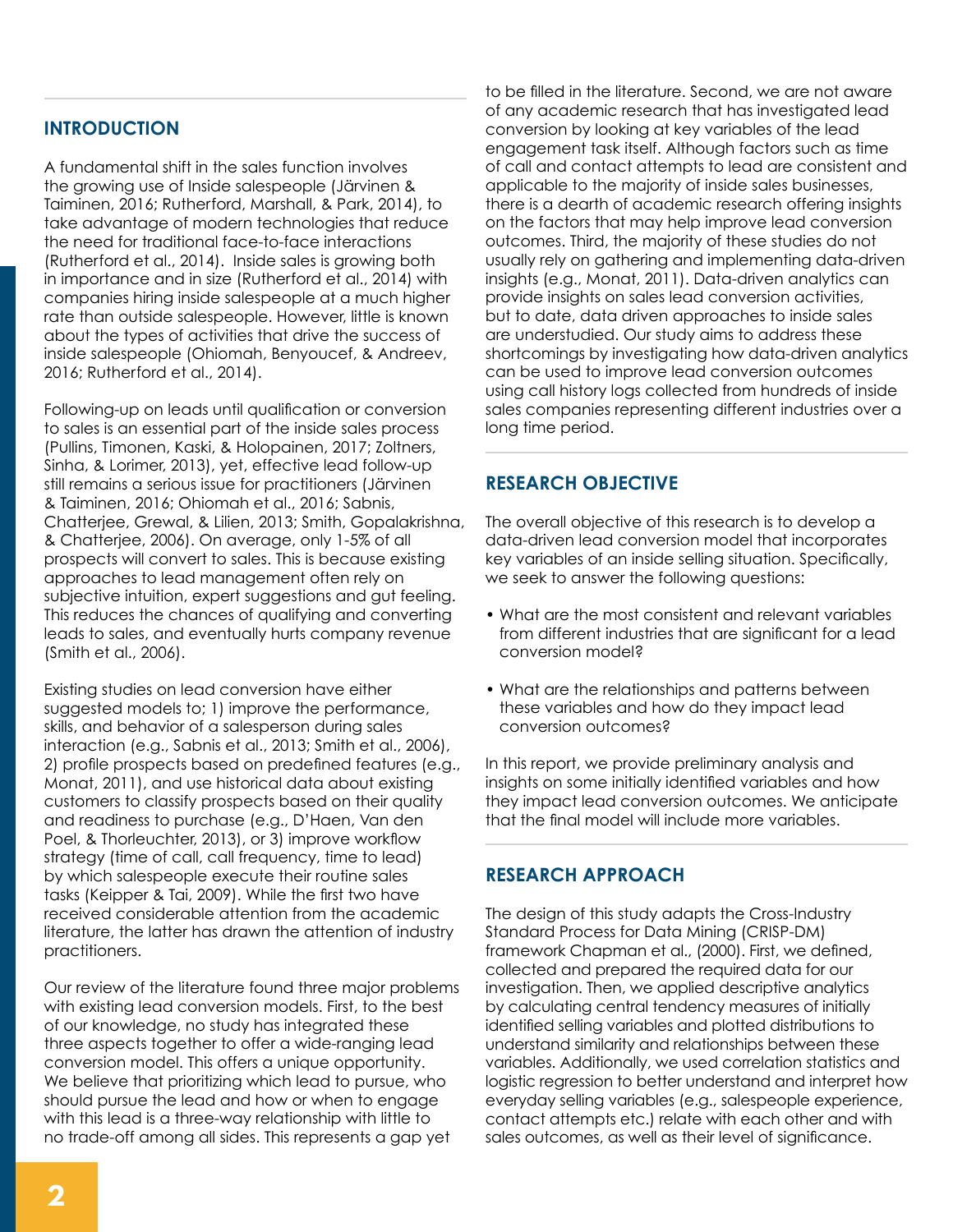# **Data Collection**

With the help of an industry-leading provider of sales engagement solutions, we collected over 220 million call interactions with over 70 million leads from 550 companies representing multiple industries. The data was generated from 2005 through 2017. The type of sales call carried out by inside salespeople within this data include: calling to qualify leads, calling to develop and manage leads (i.e. nurturing leads), calling for proposal or sales closing, calling to up-sell or cross-sell to existing customers, calling to build strong relationships with key customers, and calling for service and support. This kind of data can help profile and segment leads, recognize the best time to contact leads, assess the impact of response time to lead, and identify best lead contact practices such as contact attempts needed to connect with a lead. To the best of our knowledge, no academic research on data of this magnitude has explored these range of variables generated by inside sales calling activity.

# **Data Pre-Processing**

In this research, we define *lead conversion outcome* as the result from an interaction with a lead. This is different from response rate (i.e., time and effort a lead devotes to responding to a sales pitch via email or call) and cadence (i.e., sequence of scheduled contact attempts with leads via email, call and other communication channels).

We defined 3 main outcomes (Unknown, Loss and Win) from over 13,000 unique resulted call outcomes. These outcomes are consistent with Yan et al., (2015) conceptualization of sales outcomes. In the case of an **Unknown** outcome, contacts requested a call back, or the contact was not attempted, or the decision maker was not reached, or the phone line was disconnected or busy, or the contact information was wrong or incomplete or the business is a corporation and another person's contact information was provided. An outcome is recorded as a **Loss** if the salesperson failed to qualify or convert the lead at any point in the sales process even after showing prior interest. While **Win (i.e., Success)** outcomes included qualified sales leads who showed interest, and or requested or booked appointments and demos, etc. The Win outcome also includes instances when the sales goal was successfully achieved, such as the sale of products and or services.

We removed irrelevant variables, outliers and data with missing values from the initial data set. We also computed new variables (e.g., Average number

of calls, Salesperson experience, etc.) from several data fields. After preprocessing, our final sample includes 130 million interactions from about 45 million leads. We selected 20 variables that can be used to conceptualize salesperson effort (i.e., Average number of calls, contact attempts, time to lead, call time, sales cycle length and call duration), salesperson experience and outcome (i.e., unknown, loss or win).

### **Method of Analysis**

*Descriptive Modelling:* We carried out the following descriptive analyses to understand best lead engagement practices.

- **Best Time to Contact a Lead** using the distribution of response rates (i.e., average call duration) across 12 hours timeframe (8 to 20 GMT) and weekday (Monday to Sunday).
- **Response Time to Leads** using frequency distribution plots of call outcomes over time on web leads. We used only web leads to compute time to lead as these represent warm leads that indicated an interest and thus are expecting a contact. We selected 4 million web leads from our dataset for this analysis.
- **Contact Attempts to Lead** using average contact attempts needed to connect with a lead on various call outcomes using both business models and across all industries.
- **Sales Cycle Length and Contact Attempts to Lead** by plotting the average number of contact attempts and the number of days a lead has been in the sales cycle. We only consider leads whose outcome was win. This particular analysis will help practitioners understand how to space their contact attempts with leads. Here, we limit the display of results to leads contacted within the first 20 days for better visualization.

**Predictive Modelling:** We selected 6 predictor variables (i.e., call duration, contact attempts, days to lead, sales cycle length, number of calls and salesperson experience), 2 control variables (i.e., industry and business model) and 1 outcome variable (i.e., success) as input to the model. We applied logistic regression to gain a better understanding of the influence, significance and predictability of variables in the model. The result of our regression model is presented in Table 1. The regression model is statistically significant. The model explained 46.7% of the variance in success (Pseudo R2 = 0.467). The classification accuracy of interactions was 80.6%. Wald Chi-square statistics reveal that all the predictor variables had statistical significant influence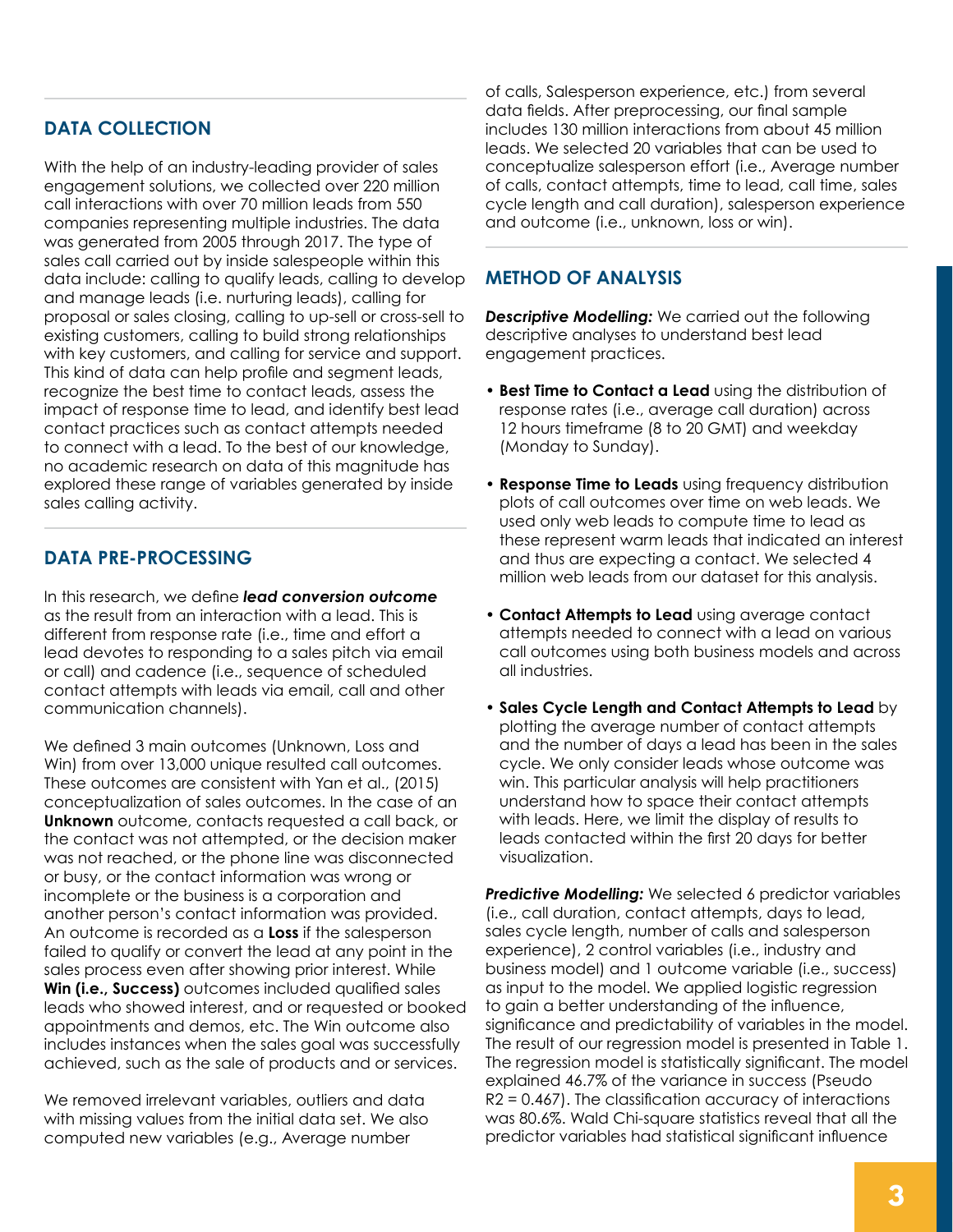on success in the model (Chi square = 85357.99, p < 0.0001). Overall, the model reveals that a longer wait time in days before making first contact with a lead, a longer sales cycle length and higher number of calls were associated with a reduction in the likelihood of success. While an increase in call duration, contact persistency, and salesperson experience increases the likelihood of success.

### Table 1: Logistic Regression Result

| <b>PREDICTOR VARIABLES</b>    | B        | <b>WALD</b> | SIG.  | EXP(B) |
|-------------------------------|----------|-------------|-------|--------|
| <b>Contact Attempts</b>       | 0.225    | 31883.07    | 0.000 | 1.252  |
| <b>Number of Calls</b>        | $-0.690$ | 268511.60   | 0.000 | 0.502  |
| <b>Sales Cycle Length</b>     | $-0.674$ | 121707.18   | 0.000 | 0.510  |
| Days to Lead                  | $-0.296$ | 80031.92    | 0.000 | 0.743  |
| <b>Call Duration</b>          | 1.841    | 584078.63   | 0.000 | 6.302  |
| <b>Salesperson Experience</b> | 0.347    | 117478.23   | 0.000 | 1.415  |
| <b>CONTROL VARIABLES</b>      |          |             |       |        |
| <b>Business Model</b>         |          | 6020.64     | 0.000 |        |
| <b>INDUSTRY</b>               |          | 1359084.91  | 0.000 |        |

The correlation matrix showed significant relationships between several predictor variables (see Table 2). Accordingly, we implemented multiple linear regression to better understand these relationships. The regression models show that the number of calls increases contact attempt  $(B = 0.073, p < 0.0001)$ , contact attempt increases call duration ( $B = 0.036$ ,  $p <$ 0.0001) and salesperson experience increases contact attempts ( $B = 0.303$ ,  $p < 0.0001$ ). In Figure 1, we provide a visual representation of the relationships between all variables. Please note that this is an initial model that will change as we input more variables. The positive and negative signs indicate the direction of influence of variable relationships



Figure 1: Relationships Between Variables

### **PRELIMINARY FINDINGS**

Our initial findings reveal several insights for practitioners on variables that can help improve their lead conversion outcomes through better engagement practices.

### **Engage Every Day Throughout the Day**

When exploring the best time to reach a lead, we seek out days and times with higher response rates from leads. Our approach on this investigation is different from that of the industry (e.g., Elkington & Oldroyd, 2016) where they try to seek out the best day and time to call to qualify or convert leads. This is because we found that times with the highest win outcomes have a low proportion total calls made by salespeople. We believe that the best day and time to call, is that which has a high response rate from leads.



### Figure 2: Average Call Duration Distribution by Time and Business Model

Here, we found that all business days (Monday to Friday) and business times (8 to 16GMT) have a similar response ratio from leads (see Figure 2 and 3). Therefore, the data does not indicate that resources should be concentrated on any particular time of the day. Furthermore, our regression analysis found that duration was the most significant factor of success in our model. The model suggests that for every increase in minute in call duration, there is 6 times better odds of success with the lead. This makes sense because a higher call duration signifies a quality conversation, and a quality conversation is a key indicator for better engagement and ultimately success.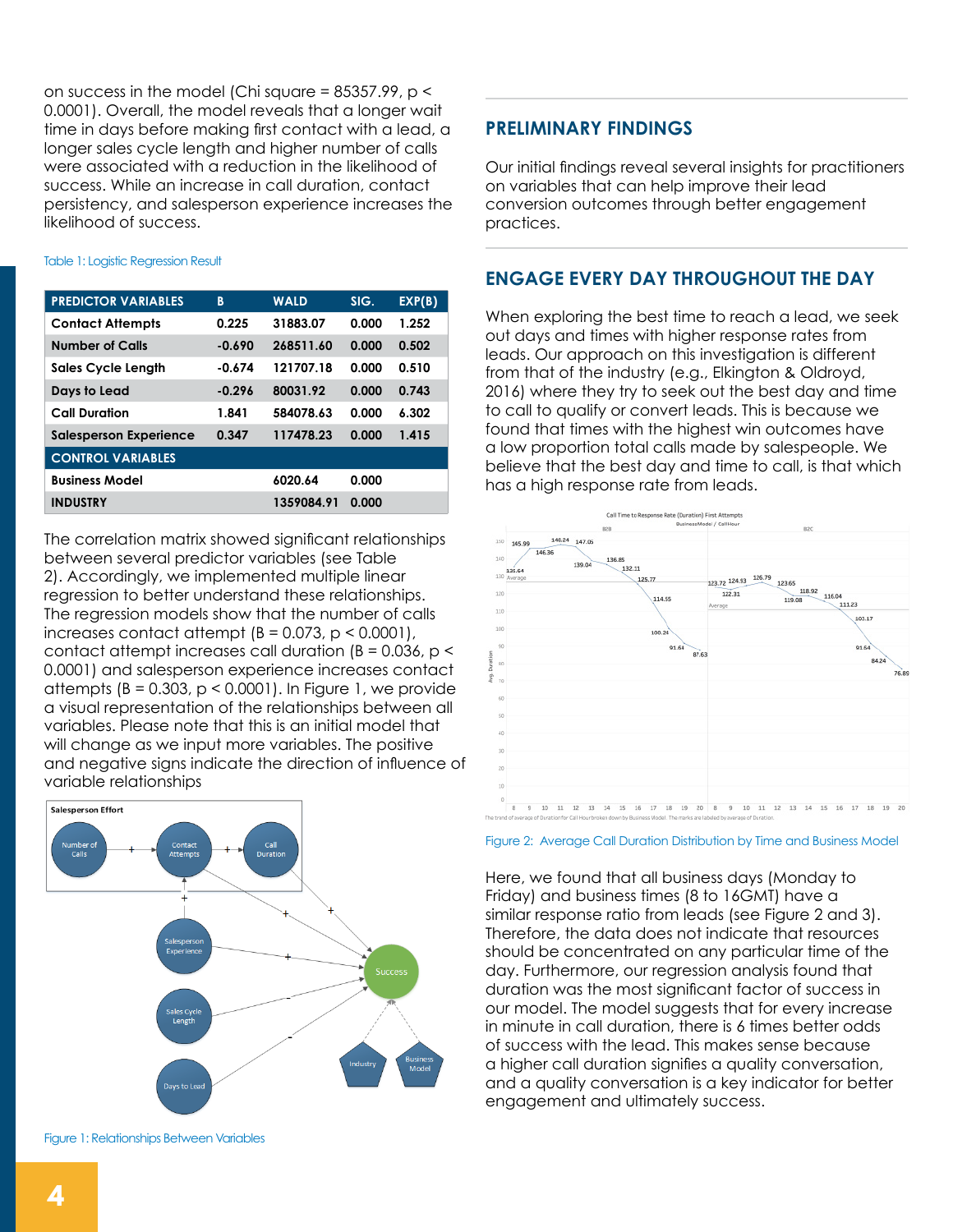

# **Engage Fast but Not Too Fast**

Current industry reports show that the odds of qualifying a web lead decrease by over 10 times in the first hour, and the best odds are if the first contact occurs within the first five minutes (Elkington & Oldroyd, 2016). Interestingly, our findings somewhat contradict this common dogma. Figure 4 illustrates that the best odds for first contact with a lead are between 10 - 60 minutes of a query, and not the first 5 minutes. While, it is uncertain why contact momentum picks up only after the first 10 minutes, we plan to investigate this further. However, consistent with industry reports, we found that contacting a web lead within the first hour is very important to increasing the chances of success.



Figure 4: Response Time to Web Leads (Win vs Loss)

Smith et al., (2006) suggested that leads contacted within the first 5 days of being identified have a 20% better chance of purchase than those contacted later. Similarly, our regression model shows that delays in making the first contact to leads (both web leads and non-web leads), and a longer sales cycle length were associated with a reduction in the likelihood of success. It makes sense that when salespeople delay their first and subsequent contact with leads, there is a chance that the lead may have been lost to a competitor or may have lost interest in the product or service offering.

### **Engage Persistently**

Existing reports indicate that 10% of sales are closed after 4 follow-up contacts and 80% of sales are closed between 5 and 12 follow-up contacts (Elkington & Oldroyd, 2016; Haliva, 2015). Our findings were consistent with the published averages. Overall, we found that the average number of contact attempts needed for a positive outcome with a lead is 5.7 for B2B companies and 5.9 for B2C companies.



### Figure 5: Contact Attempt Trend for Win Outcomes (2009 to 2017)

Our analysis shows a trend of an increased number of contact attempts needed to win a lead (see Figure 5). Additionally, we also found that the contact attempts needed for a win outcome vary from industry to industry. Companies in service-oriented industries or wholesale need to make more contact attempts than companies in other industries (see Figure 6). Note that we limit the number of industries in Figure 6 for better visualization. Moreover, we provide an industry benchmark of average contact attempts for all outcomes (see Figure 8)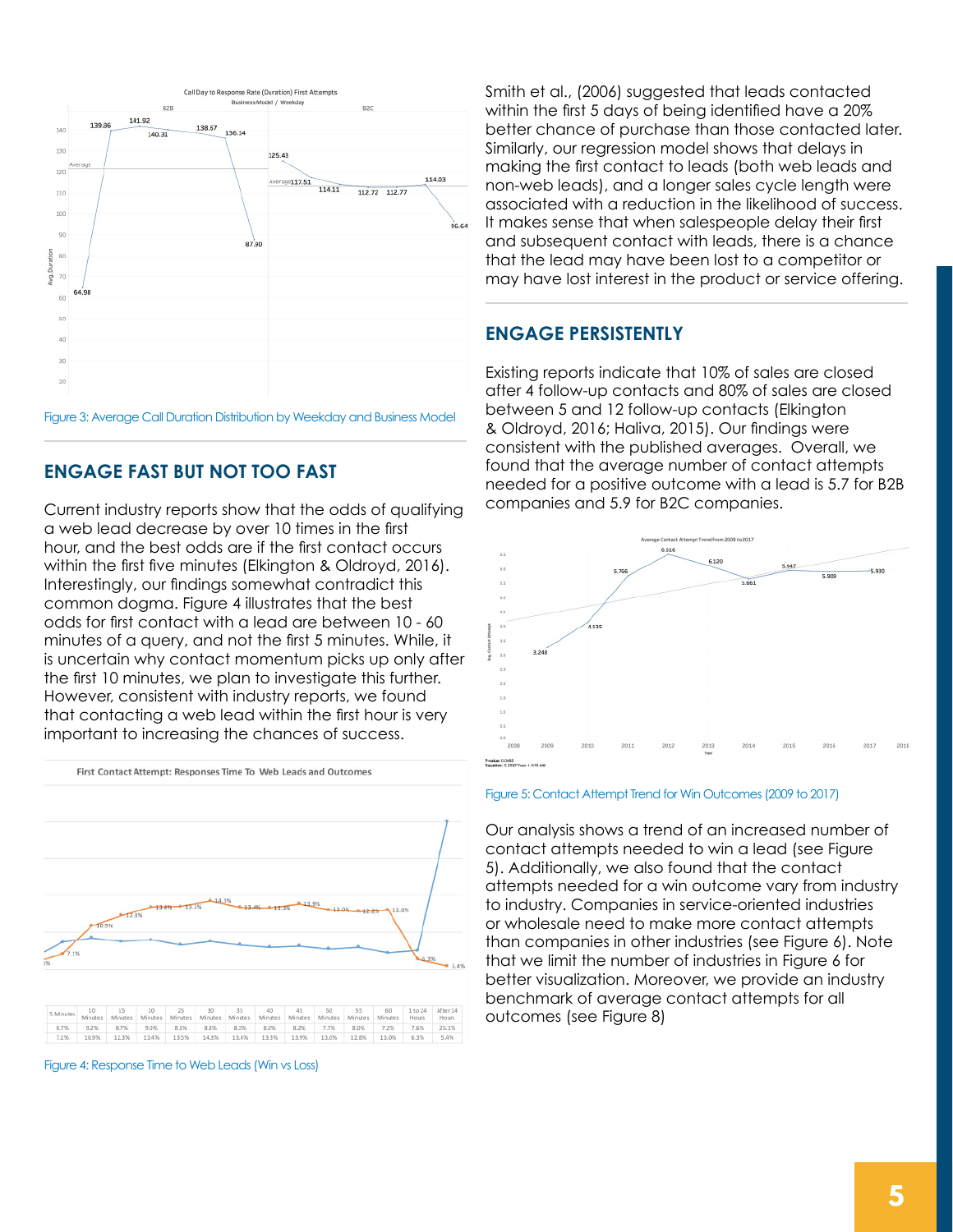

### Figure 6: Average Contact Attempts for Win Outcome by Industry

Importantly, we found a trend in tactically spacing contact attempts. The majority of leads won have an average of 3 to 4 contact attempts made within the first 4 to 5 days of a lead being in the sales cycle (see Figure 7). Afterwards, contact attempts are widely spaced for another 5 days. Accordingly, we encourage inside sales practitioners to put more effort towards responding quicker to all leads with a more persistent follow-up at the beginning of the lead cycle.



Figure 7: Sales Cycle Length and Average Contact Attempts to Lead (Win Outcome)

### **Engage with Quality Not Just Quantity**

Number of calls is a key indicator of a salesperson's performance as perceived by practitioners and justified by academia (Ahearne, Jones, Rapp, & Mathieu, 2008; Zallocco, Pullins, & Mallin, 2009). In a previous investigation using survey data collected from sales professionals, we found no direct statistical relationship between the number of calls and a salesperson`s performance. Interestingly, our current regression model reveals that an increase in the number of calls is associated with a decrease in the likelihood of success. However, an increase in number of calls is associated with an increase in contact attempts, which in turn increases the chances of success. This implies that the impact of call productivity on success is not direct, but rather through contact attempts. For instance, a salesperson that makes a call that counts towards more contact attempts with a particular lead, will likely be more successful than a salesperson making single attempts to multiple leads. The best performers make between 50 to 60 strategic calls daily that count towards persistency, speedy engagement and improved response rate.

# **Experienced Engagement Matters**

The measure of experience we used captures the least amount of time a salesperson has spent working with the current company and in the current territory. The regression model shows that salespeople with more experience will win more leads than less experienced salespeople. Repeated practices enable salespeople to align their experience to effectively engage with leads. In addition, a correlation analysis shows that experienced salespeople make fewer calls but engage with more persistency, with speed and can sustain quality conversations with leads.

## **CONCLUSION**

To summarise, this study provides some counter-intuitive insights on inside salespeople's likelihood of success, as well as providing valuable insights on effective time management strategies that improve lead conversion ratios. Our findings also help confirm the importance of inside salespeople's experience, speed of contact, number of calls, and number of contact attempts needed to engage customers' interest.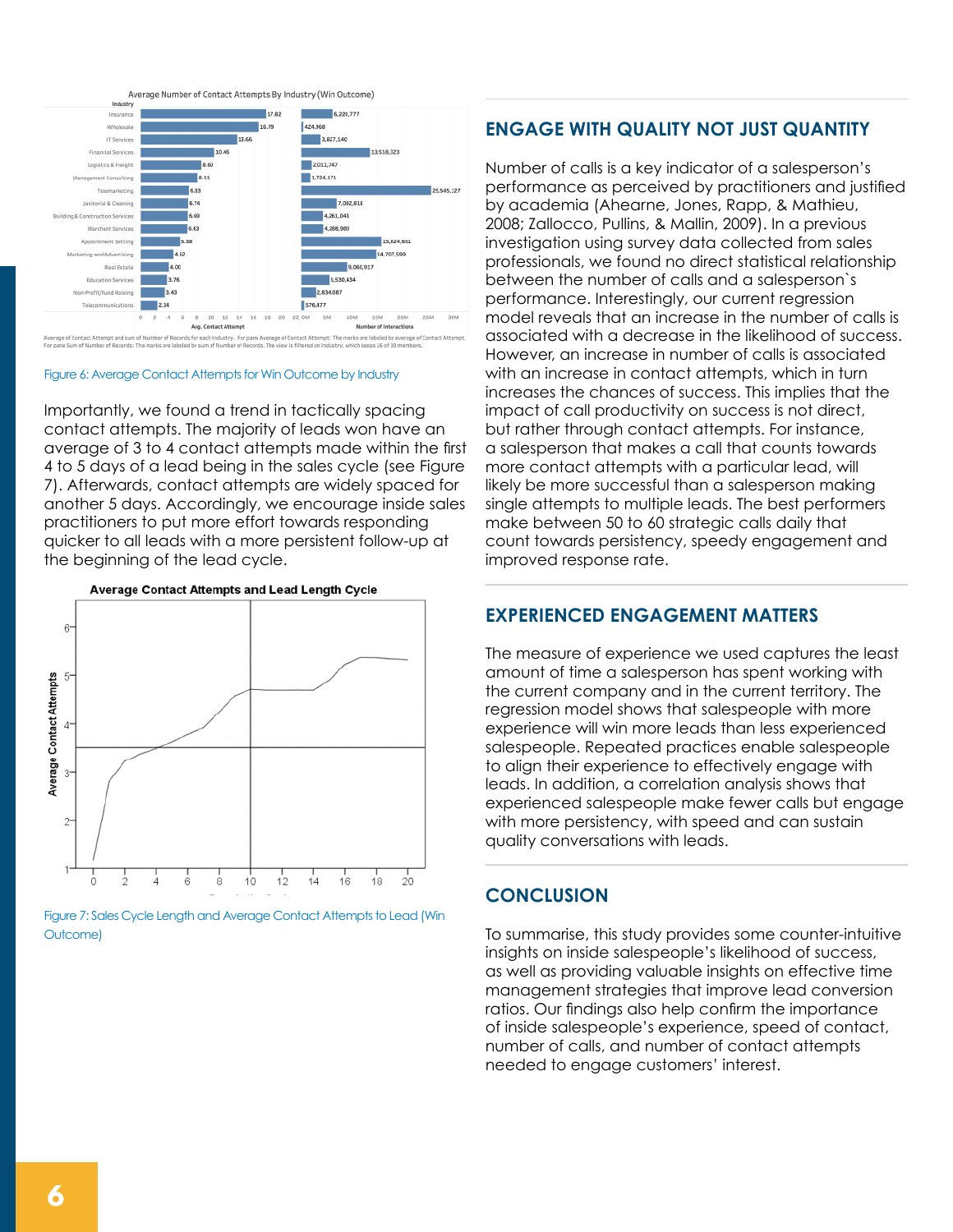### Average Number of Contact Attempts By Industry

| Insurance<br>Attempts: 17.82<br>Interactions: 6,220,777                     | Motion Pictures & Film<br>Attempts: 12.01<br>Interactions: 247,140<br>Legal Services     | Management Consulting<br>Attempts: 8.11<br>Interactions: 1,724,171                                                                                         | <b>Building Materials</b><br>Attempts: 7.82<br>Interactions: 1.273,680 |                                                                                                                                                                                  | Telemarketing<br>Attempts: 6.83<br>Interactions: 25,545,127 |                                                                                                                                                                                             | <b>Environmental Services</b><br>Attempts: 6.82<br>Interactions: 15,297 |                                                                             | Janitorial & Cleaning<br>Attempts: 6.74<br>Interactions: 7,002,818          | Number of Interactions<br>15,297 | 26M |
|-----------------------------------------------------------------------------|------------------------------------------------------------------------------------------|------------------------------------------------------------------------------------------------------------------------------------------------------------|------------------------------------------------------------------------|----------------------------------------------------------------------------------------------------------------------------------------------------------------------------------|-------------------------------------------------------------|---------------------------------------------------------------------------------------------------------------------------------------------------------------------------------------------|-------------------------------------------------------------------------|-----------------------------------------------------------------------------|-----------------------------------------------------------------------------|----------------------------------|-----|
| Wholesale<br>Attempts: 16.79<br>Interactions: 424,968                       | Attempts: 10.55<br>Interactions: 483.288<br><b>Financial Services</b><br>Attempts: 10.46 | <b>Building &amp; Construction Services</b><br>Attempts: 6.69<br>Interactions: 4,261,043<br>Merchant Services<br>Attempts: 6.63<br>Interactions: 4,288,980 |                                                                        | <b>Energy Services</b><br>Attempts: 5.31<br>Interactions: 2,806,220                                                                                                              |                                                             | Automotive<br>Attempts: 5.20<br>Interactions: 2,029,380                                                                                                                                     |                                                                         | Manufacturing<br>Attempts: 5.13<br>Interactions: 1,095,927                  | Marketing &<br>Advertising<br>Attempts: 4.62<br>Interactions:<br>14,707,599 |                                  |     |
| <b>Blood Donor Recruiting</b><br>Attempts: 15.41<br>Interactions: 1,450,941 | Interactions: 13,518,323                                                                 | <b>Health, Wellness &amp; Fitness</b><br>Attempts: 6.52<br>Interactions: 51,210<br>Publishing<br>Attempts: 5.70<br>Interactions: 848,543                   |                                                                        | <b>Health Services</b><br>Attempts: 4,45<br>Interactions: 231.431<br><b>Real Estate</b><br>Attempts: 4.00<br>Interactions: 9,060,917<br><b>Business Supplies &amp; Equipment</b> |                                                             | Non-Profit/Fund<br>Hospitality<br>Raising<br>Attempts: 3.39<br>Attempts: 3.43<br>Interactions:<br>2,834,087<br><b>Equipment Rental</b><br>Attempts: 2.83<br>Interactions: 22,045<br>576,477 |                                                                         | Interactions: 235,099<br>Interactions:<br>3,656,072                         | <b>Human Resources</b><br>Attempts: 3.21                                    |                                  |     |
|                                                                             | Logistics & Freight<br>Attempts: 8.60<br>Interactions: 2,011,747                         |                                                                                                                                                            |                                                                        |                                                                                                                                                                                  |                                                             |                                                                                                                                                                                             |                                                                         | Telecommunication<br>Attempts: 2.34<br>Interactions:                        | Media<br>Attempts: 2.25<br>Interactions:<br>244,415                         |                                  |     |
| IT Services<br>Attempts: 13.66<br>Interactions: 3.827.140                   | Food & Beverages<br>Attempts: 8.46<br>Interactions: 132,271                              | <b>Appointment Setting</b>                                                                                                                                 |                                                                        | Attempts: 3.76<br>Interactions: 97,970<br><b>Education Services</b>                                                                                                              |                                                             | Gas Station & Convenience<br><b>Stores</b><br>Attempts: 2.71<br>Interactions: 451,382                                                                                                       |                                                                         | Security &<br>Investigation<br>Attempts: 2.20<br>Interactions:<br>1,719,821 | E-Commerce<br>Attempts: 1.72<br>Interactions:<br>90,345                     |                                  |     |
|                                                                             |                                                                                          | Attempts: 5.58<br>Interactions: 15,824,651                                                                                                                 |                                                                        | Attempts: 3.76<br>Interactions: 5,530,434                                                                                                                                        |                                                             | Hospital & Healthcare<br>Attempts: 2.51<br>Interactions: 127,865                                                                                                                            |                                                                         | Office Equipment<br>Attempts: 2.12<br>Interactions: 24,180                  | Event<br>Management<br>Attempts: 1.56<br>Interactions:<br>281,744           |                                  |     |

Industry, average of Contact Attempt and sum of Number of Records. Color shows sum of Number of Records. Size shows average of Contact Attempt. The marks are labeled by Industry, average of Contact Attempt and sum of Numbe

### Figure 8: Contact Attempts by Industry (All Outcomes)



Map based on Longitude (generated) and Latitude (generated). Color shows sum of Number of Records. The marks are labeled by Country. Details<br>are shown for Country. The view is filtered on Country, which keeps 108 of 6 memb